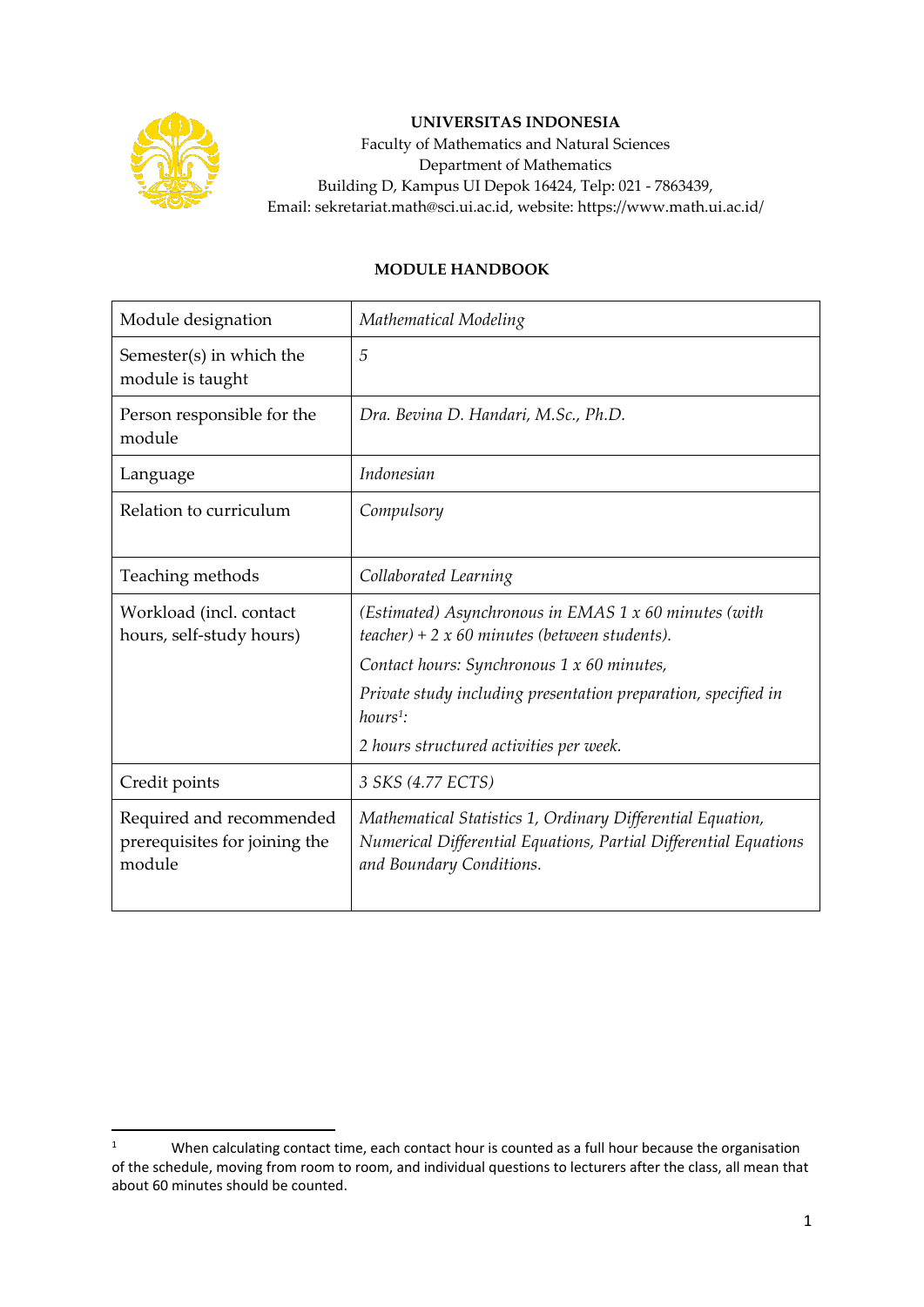| Module objectives/intended | After completing the course, students have the following abilities:                                                                                                                                                                                                                                                                                                                                                                                                                                                                                                                                                                                      |  |
|----------------------------|----------------------------------------------------------------------------------------------------------------------------------------------------------------------------------------------------------------------------------------------------------------------------------------------------------------------------------------------------------------------------------------------------------------------------------------------------------------------------------------------------------------------------------------------------------------------------------------------------------------------------------------------------------|--|
| learning outcomes          | As a group, interpreting simple real-world problems in<br>1.<br>correct mathematical language.<br>Determine the problem of the topic given.<br>2.<br>Determine a model's parameters, parameters and<br>3.<br>assumptions and the solution to be used based on the<br>explanation of real-world problems.<br>Adapting a mathematical model to a real-world problem.<br>4.<br>Extracting a mathematical model using a variety of basic<br>5.<br>mathematical concepts.<br>Demonstrating the obtained model analytically or<br>6.<br>numerically with an easily understood implementation.<br>Creating a report with correct use of Bahasa Indonesia.<br>7. |  |
| Content                    | 1. Introduction to mathematical modeling<br>2. Exploration of real-world problems as the first stage of<br>mathematical modeling<br>3. Parameters and variables in mathematical modeling<br>4. Adapting mathematical models based on assumptions<br>5. Analysis of mathematical models                                                                                                                                                                                                                                                                                                                                                                   |  |
| <b>Examination</b> forms   | Class activities: Small, Projects and Project<br>1.<br>Presentations<br>2.<br>3.<br>Paper                                                                                                                                                                                                                                                                                                                                                                                                                                                                                                                                                                |  |